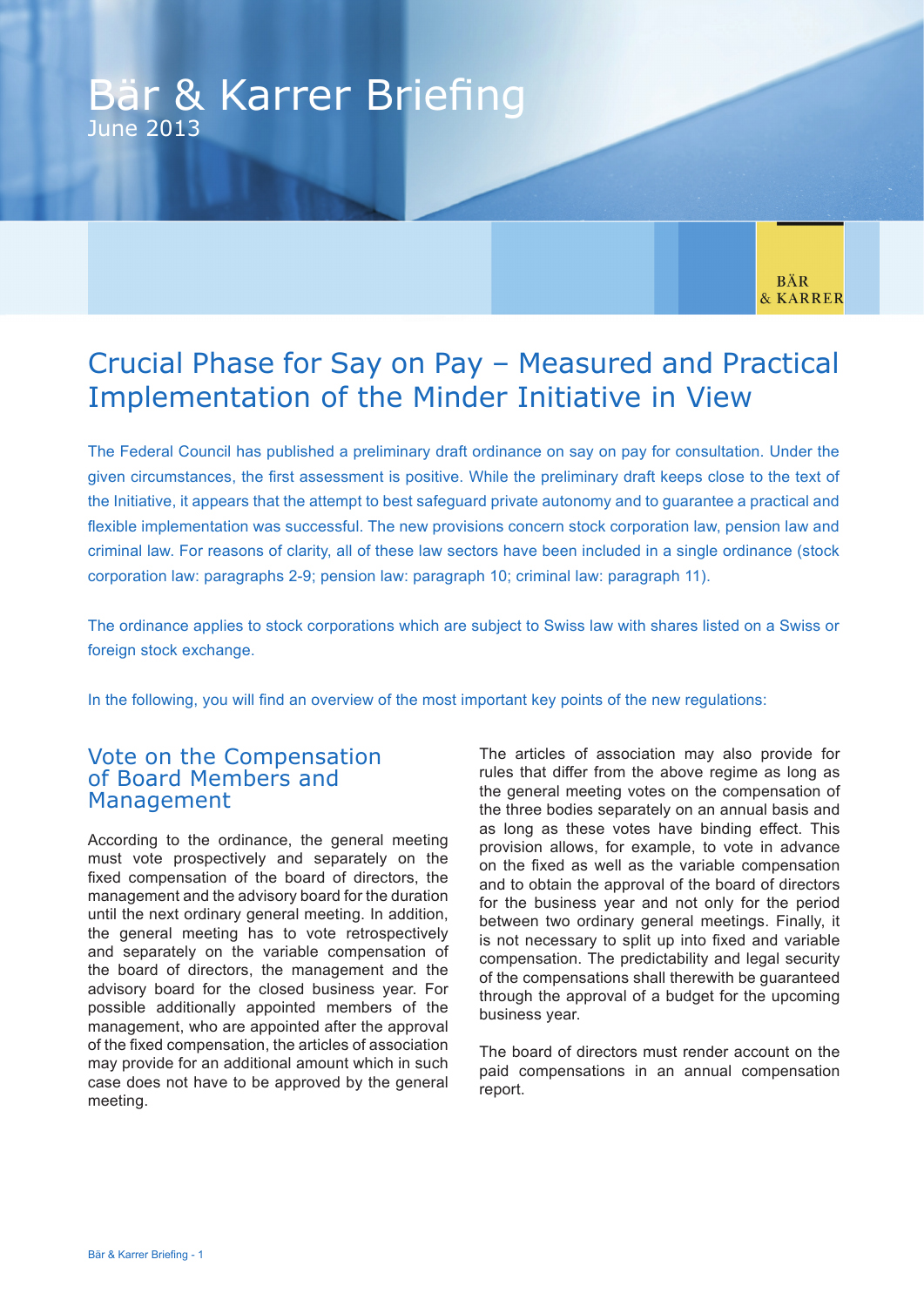

# Prohibited Compensations

The preliminary draft of the ordinance confirms that the following types of compensations are prohibited in the future:

- termination payments (golden parachutes);
- advance compensation payments;
- bonuses for buying or selling companies or parts thereof;
- loans, credit, retirement benefits and performancerelated compensations which are not provided for in the articles of association; and
- equity securities, conversion or option rights which are not provided for in the articles of association.

Even though various questions are still open, the explanatory report on the ordinance at least clarifies the important issue that sign-on bonuses are to be distinguished from compensations paid in advance. Such sign-on bonuses, which often compensate the obvious disadvantages a person suffers due to a job change, are still permissible.

### Election and Composition of the Board of Directors

In the future, each member of the board of directors is elected individually. The members have to be elected annually, re-election is permissible. The chairman of the board of directors and possible proxies also have to be elected by the general meeting. The same applies to the members of the compensation committee of the board of directors. All of the above can be elected for the duration of one year, re-election is permissible. Therewith it will be mandatory for the board of directors to commission a compensation committee. The details are to be regulated in the articles of association.

### Abolition of Corporate Proxies and the Representation by Depositary Banks

Corporate proxies and the representation of shareholders by depositary banks will be abolished.

In the future, the only form of permitted institutional representation will be the independent proxy who will have to be elected annually by the general meeting. If the independent proxy does not receive instructions regarding the voting rights transferred to him, he must abstain from exercising the respective voting rights. Electronic voting is not mandatory at the general meeting itself, however, the shareholder must have the possibility to electronically transfer proxies and instructions to the independent proxy before the general meeting takes place.

# Mandatory Adjustments of the Articles of Association

The ordinance provides that the articles of association must contain certain additional information such as the duration of the employment contracts of the members of the management or the number of positions of the members of the board of directors, the management and the advisory board held with companies outside the group which have to be registered with the commercial register. In addition, the articles of association will have to include the approximate amount of credit, loans and retirement benefits as well as the principles of performancerelated compensation for the members of the board of directors, the management and the advisory board in order to be binding.

### New Rules for Pension Funds

In the future, the Swiss regulated pension funds must exercise the voting rights pertaining to the shares held by them directly. The votes must be cast in the interests of their members. According to the explanatory report, this requires that the pension funds are registered as shareholders with voting rights in the share register of the respective companies. According to the ordinance, the voting obligation does not apply absolutely, but allows pension funds to abstain from a vote or to completely refrain from voting if this is in the interest of the members.

The superior body of the pension fund shall define the principles on voting in regulations.